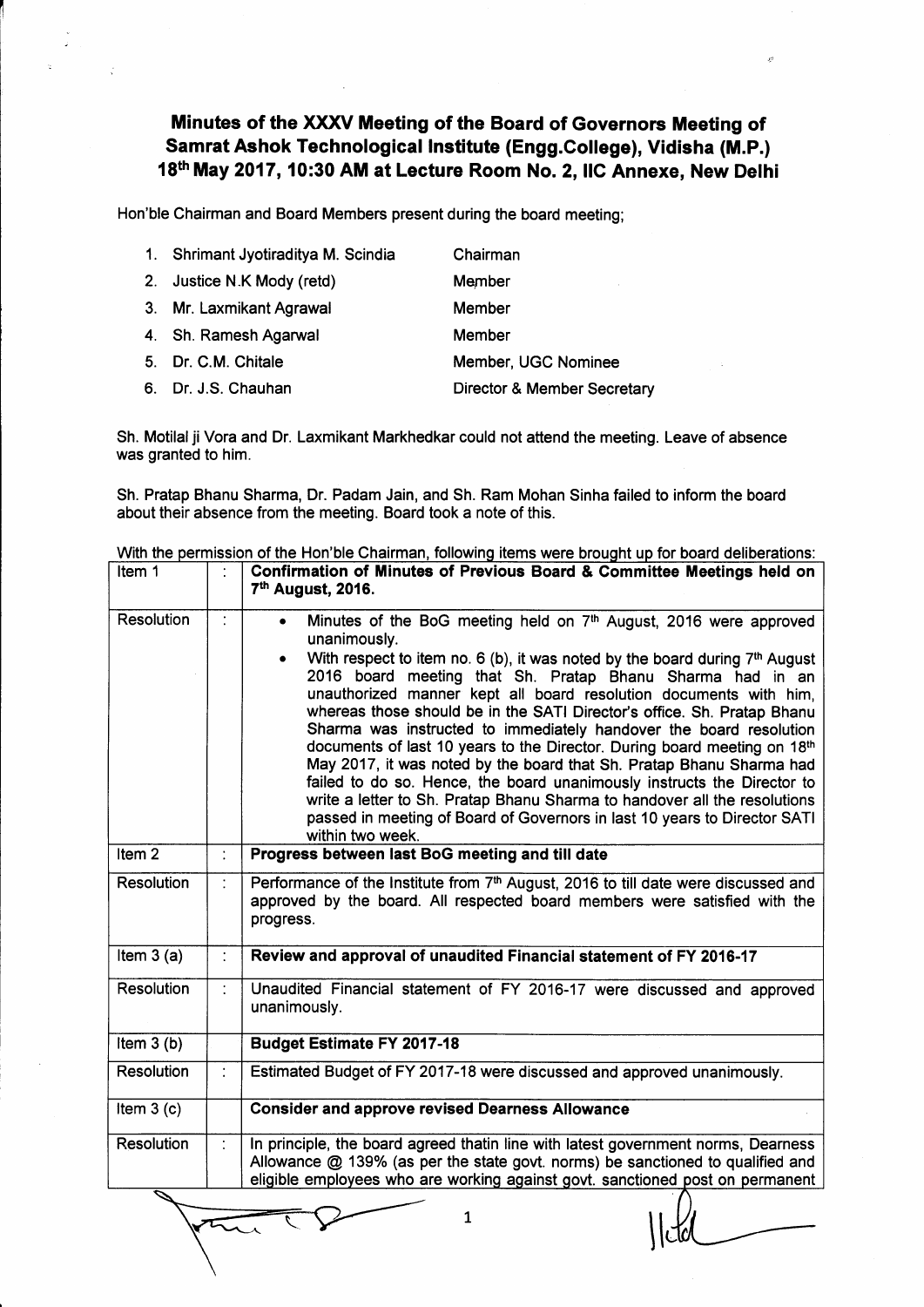|                                  |   | basis. However, a committee comprising three members from SATI management<br>and officials and two members from relevant department of the state government<br>should be formed to validate the qualified employees on govt. sanctioned posts<br>and submit its recommendations to the board. The board will take appropriate<br>decision on the basis of this report.                                                   |
|----------------------------------|---|--------------------------------------------------------------------------------------------------------------------------------------------------------------------------------------------------------------------------------------------------------------------------------------------------------------------------------------------------------------------------------------------------------------------------|
| Item $3(d)$<br><b>Resolution</b> |   | Review and approval of expenditure under TEQIP - II                                                                                                                                                                                                                                                                                                                                                                      |
|                                  |   | Expenditure under TEQIP-II were reviewed and approved unanimously.                                                                                                                                                                                                                                                                                                                                                       |
| Item $3(e)$<br><b>Resolution</b> | ÷ | <b>Approval of Budget Estimate TEQIP-III</b>                                                                                                                                                                                                                                                                                                                                                                             |
|                                  |   | Budget Estimate of TEQIP-III was discussed and approved by the Board                                                                                                                                                                                                                                                                                                                                                     |
| Item $3(f)$                      |   | To appoint Statutory Auditors for the year 2017-18 to Audit the Accounts of<br>the Institute and fix their remuneration                                                                                                                                                                                                                                                                                                  |
| Resolution                       |   | It was resolved unanimously that Statutory Auditors for the year 2017-18 to Audit                                                                                                                                                                                                                                                                                                                                        |
|                                  |   | the Account of the Institute may be appointed as per previous year i.e. 2015-2016<br>& 2016-17 and their remuneration will also be same as per previous year.                                                                                                                                                                                                                                                            |
| Item $3(g)$                      |   | To decide the bill of Shri Jagdish Baheti Ji, retired District Judge relating to<br>report of employees.                                                                                                                                                                                                                                                                                                                 |
| Resolution                       | ÷ | It was decided unanimously that a remuneration of Rs. 1100/- (Rs. 1000 + Rs.<br>100 for typing) per service file be sanctioned to Shri Jagdish Baheti Ji, retired<br>District Judge.                                                                                                                                                                                                                                     |
| Item $3(h)$                      |   | To discuss and approve the gratuity & leave encashment to be given to<br>retired employees                                                                                                                                                                                                                                                                                                                               |
| Resolution                       | ÷ | The matter of gratuity & leave encashment of retired employees was discussed<br>and it was resolved that the gratuity may be given according to fifth pay<br>commission and it was also decided that the payment of leave encashment of all<br>retired employees will be released after the grant received from the govt.                                                                                                |
| Item $4(a)$                      |   | To discuss and finalize the proposal to closure/reduction in intake of<br>various courses where admission is zero or minimal.                                                                                                                                                                                                                                                                                            |
| Resolution                       |   | The Board members appreciated Director's decision to merge the IT<br>intake in CSE intake and to reduce the intake of MCA from 120 to 60<br>seats. Further the proposal for closure and reduction in intake of various<br>courses were approved.<br>It was also decided to merge the intake of Bio Medical Branch in to<br>$\bullet$<br>Electronics Instrumentation Branch, if the admission position remains<br>poor.   |
|                                  |   | It was also decided to close the following M.E./M.Tech. courses if the<br>admission position remains poor (i) M.E. (Environmental Engg.) (ii) M.E.<br>(APS) (iii) M.E. (EMD) (iv) M.Tech. (IT) and (v) M.Tech. (Software<br>Systems).<br>It was also resolved that the regular faculty of IT Department be merged<br>to vacant post of CSE Deptt.                                                                        |
| Item $4(b)$                      |   | To discuss and approve the proposed fee structure from new session<br>$(2017-18).$                                                                                                                                                                                                                                                                                                                                       |
| <b>Resolution</b>                | ÷ | Proposed fee structure to be implemented from session 2017-18 was approved<br>unanimously.                                                                                                                                                                                                                                                                                                                               |
| Item $4(c)$                      |   | Discussion on Training Programme started under PMKVY & EDC.                                                                                                                                                                                                                                                                                                                                                              |
| <b>Resolution</b>                | ÷ | The Training programme to be started under PMKVY & EDC was discussed and<br>it was resolved that                                                                                                                                                                                                                                                                                                                         |
|                                  |   | The training programme under PMKVY will be run under EDC.<br>$\bullet$<br>All other training programmes under sector Skill Council for Skill<br>$\bullet$<br>Development of Unemployed Youth under Mukhyamantri Kaushal<br>Samvardhan Yojna will be run under building center (CETDEC).<br>It was also resolved that the existing trysem hostel and trysem building<br>٠<br>will be managed by building center (CETDEC). |
| Item $5(a)$                      |   | Consider and approve the proposal for Black Toping of Institute Road                                                                                                                                                                                                                                                                                                                                                     |
| <b>Resolution</b>                | ÷ | Looking to the condition of Institute Roads it was resolved that the work should be<br>taken up under TEQIP-III and should be completed at earliest possible.                                                                                                                                                                                                                                                            |
|                                  |   |                                                                                                                                                                                                                                                                                                                                                                                                                          |

 $\mathcal{L}$ سے

 $\vert \vert$  clari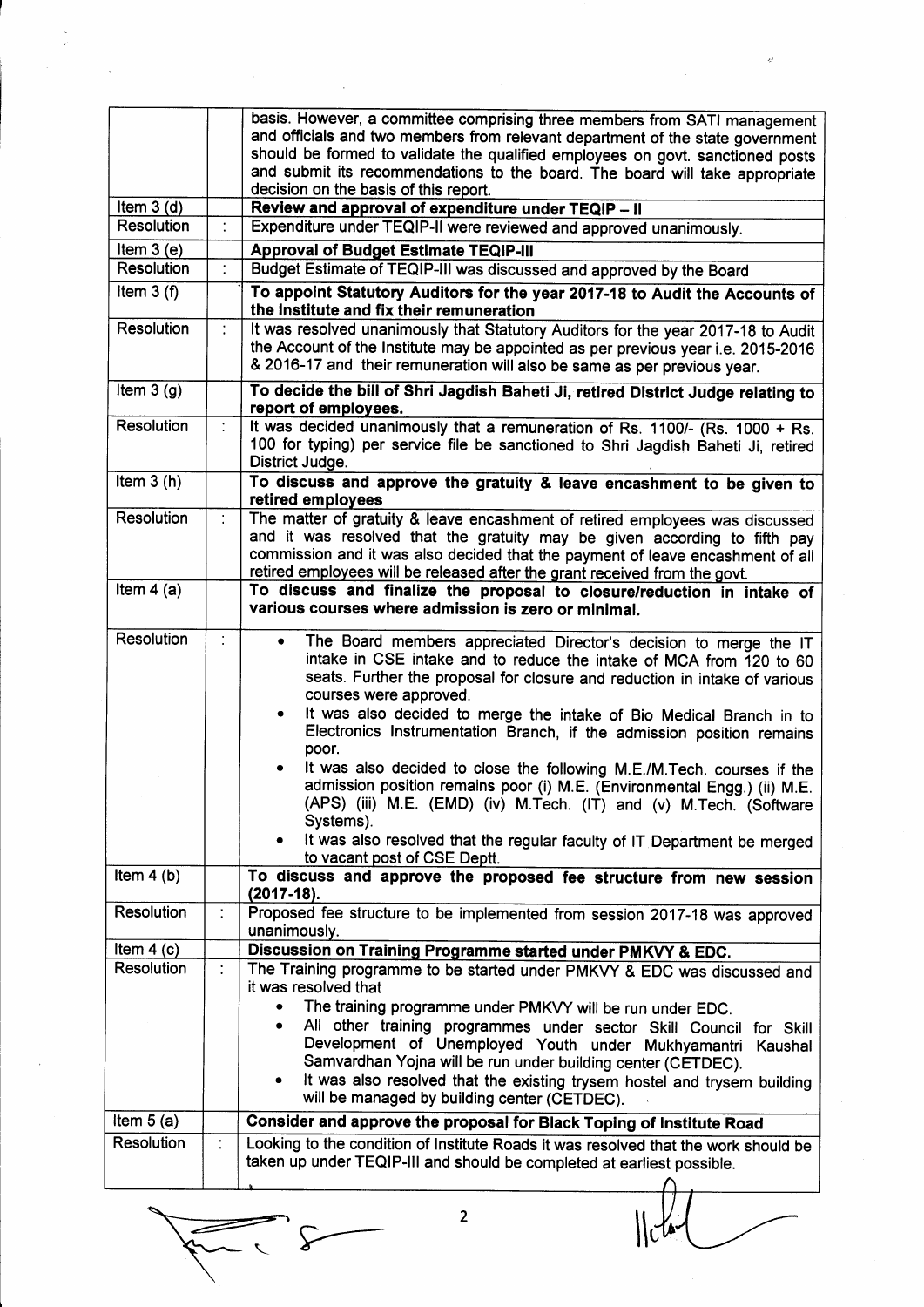| Item $5(b)$       |                      | To review for physical progress & financial assistance from AICTE for<br><b>SC/ST Girls Hostel (under construction)</b>                                                                                                                                                                                                                                                                                                                                                                                                                                                                                                                                                                                                                                                                                         |
|-------------------|----------------------|-----------------------------------------------------------------------------------------------------------------------------------------------------------------------------------------------------------------------------------------------------------------------------------------------------------------------------------------------------------------------------------------------------------------------------------------------------------------------------------------------------------------------------------------------------------------------------------------------------------------------------------------------------------------------------------------------------------------------------------------------------------------------------------------------------------------|
| Resolution        |                      | After discussion and review of Physical progress of AICTE funded SC/ST Girls<br>Hostel it was resolved that the work order of M/s APTECH INFRA, Bhopal be<br>terminated and process to complete the balance work should be started and try to<br>complete the work at earliest possible.                                                                                                                                                                                                                                                                                                                                                                                                                                                                                                                        |
| Item $6(a)$       |                      | To nominate two teachers in the BoG as per AICTE guidelines.                                                                                                                                                                                                                                                                                                                                                                                                                                                                                                                                                                                                                                                                                                                                                    |
| <b>Resolution</b> |                      | It was resolved that as per the guideline of AICTE two faculty members be<br>nominated in BoG. One at the level of Professor and one at the level of Assistant<br>Professor.<br>Following nominees to be evaluated in the next board meeting for selection:<br>In Professor Cadre (1) Dr. Y.P. Joshi (2) Dr. A.K. Saxena<br>In Assistant Professor Cadre (1) Dr. G.R. Chetty (2) Dr. Poonam Lata Prabakar                                                                                                                                                                                                                                                                                                                                                                                                       |
| Item $6(b)$       |                      | Review of recent situation of SATI.                                                                                                                                                                                                                                                                                                                                                                                                                                                                                                                                                                                                                                                                                                                                                                             |
| <b>Resolution</b> | $\ddot{\phantom{a}}$ | After the discussion on recent situation of SATI following decision were taken.                                                                                                                                                                                                                                                                                                                                                                                                                                                                                                                                                                                                                                                                                                                                 |
|                   |                      | It was resolved unanimously that the cases of CAS for all eligible faculty<br>members be scrutinized & implemented as per CAS policy and the<br>recruitment procedure for new faculty and interview be arranged under<br>the Chairmanship of Er. L.K. Agrawal.<br>It was also decided that the arrears of VI pay commission may be<br>$\bullet$<br>released after the grant received from govt.                                                                                                                                                                                                                                                                                                                                                                                                                 |
|                   |                      | The matter of remuneration to be given to teachers and supporting staff<br>$\bullet$<br>for training, testing and consultancy work was discussed and it was<br>resolved that the upper limit of all kind of remuneration per annum will be<br>as under (i) Professors - 3.00 lakhs, (ii) Associate Professor - 2.50 lakhs<br>(iii) Assistant Professors - 1.50 lakhs and supporting staff - 0.25 lakhs<br>(individual).<br>It was decided that the retirement age of teaching staff from 62 to 65                                                                                                                                                                                                                                                                                                               |
|                   |                      | years will be decided on the basis of individual performance.                                                                                                                                                                                                                                                                                                                                                                                                                                                                                                                                                                                                                                                                                                                                                   |
| Item $6(c)$       |                      | To discuss the reply of show cause notice submitted by Prof. Sandeep Jain<br>Saraf, Dr. Rajendra Dubey, Dr. Y.K. Jain and Dr. Alok Jain                                                                                                                                                                                                                                                                                                                                                                                                                                                                                                                                                                                                                                                                         |
| <b>Resolution</b> |                      | The reply of show cause notice submitted by Prof. Sandeep Jain Saraf, Dr.<br>Rajendra Dubey, Dr. Y.K. Jain and Dr. Alok Jain was discussed and all BoG<br>members concurred that as the reply was not satisfactory and action should be<br>initiated against them and hence it was resolved unanimously that director is<br>authorized to issue charge sheet and to appoint Mrs. N.V. Kaur Retired District<br>Judge, Bhopal as enquiry officer and to pay her fee.                                                                                                                                                                                                                                                                                                                                             |
| Item $6(d)$       |                      | To discuss the employee utilization plan as per DTE letter No.S-<br>1/P/2016/1026 dated 9/12/2016                                                                                                                                                                                                                                                                                                                                                                                                                                                                                                                                                                                                                                                                                                               |
| Resolution        | ÷                    | The employee utilization plan as per DTE letter No.S-1/P/2016/1026 dated<br>9/12/2016 was discussed and it was decided to constitute a committee consisting<br>following members (i) Er. Ramesh Agrawal (ii) Dr. L.K. Markhedkar (iii) Director<br>(iv) PIC Establishment and (v) two nominees of Technical Education, Govt. M.P.<br>to access the qualification and suitability of each employee against the govt.<br>sanctioned post.<br>It was noted by the board that SATI management has undertaken ground work<br>with reference to employee utilization and evaluation of qualified, unqualified staff,<br>much before the above letter from DTE. Hence, the ground work and the report<br>prepared by the SATI team will form as the basis of further evaluation by the<br>newly constituted committee. |
|                   |                      | This committee will also work on item no. 3 (c) of this board resolution document.                                                                                                                                                                                                                                                                                                                                                                                                                                                                                                                                                                                                                                                                                                                              |
|                   |                      |                                                                                                                                                                                                                                                                                                                                                                                                                                                                                                                                                                                                                                                                                                                                                                                                                 |
|                   |                      |                                                                                                                                                                                                                                                                                                                                                                                                                                                                                                                                                                                                                                                                                                                                                                                                                 |

 $\overline{X}$